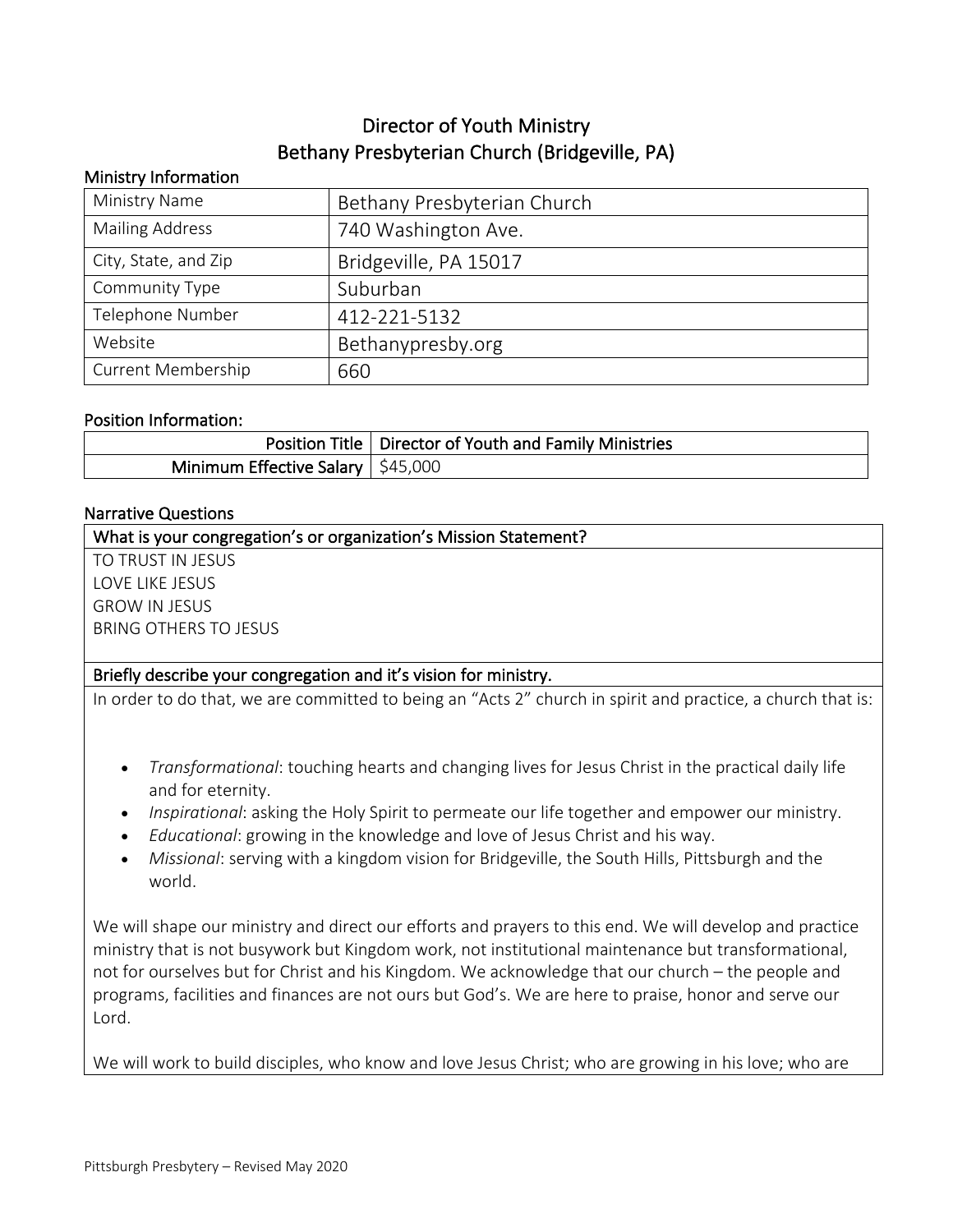practicing it in their giving, living, and serving; who are praising him in worship; and who are sharing him with others.

#### For what specific tasks, assignments, and programs areas will this person have responsibility?

Our next Director of Youth and family Ministries will have responsibilities in the following areas: Primary Responsibility to Oversee Bethany Youth Group including:

- 1. Coordinate, attend, and lead youth activities.
- 2. For all activities, recruit, equip, nurture, and support the necessary volunteer adult and youth leaders for each activity.
- 3. Communicate with volunteer leaders regularly and frequently on schedules and expectations including (but not limited to) lessons, planning, commitments, events, curriculum and problemsolving.

4. Encourage participation and increase attendance in youth activities, including mission trips. Follow up with all first-time visitors to youth group or trip/events. Secondary Responsibilities:

- 1. Develop relationships with parents of children of all ages to ensure continuity of Youth Ministry.
- 2. Report Monthly to Discipleship Team and Session with updates regarding Youth Ministry
- 3. Collaborate with the Mission Team to create opportunities for youth and their families to serve
- 4. Attend weekly staff meetings.

Third Order Responsibilities

- 1. Help with areas of VBS as determined with VBS Coordinator
- 2. Help with Confirmation class as curriculum is developed and teaching needs are evaluated.

3. Attend church functions where youth and families may be present on as needed basis. Other Responsibilities:

1. As needed and determined through regular conversations with Senior Pastor.

| Competency/Skill            | Definition                                                                                                                                                                                                                                                                                                                                                                                |
|-----------------------------|-------------------------------------------------------------------------------------------------------------------------------------------------------------------------------------------------------------------------------------------------------------------------------------------------------------------------------------------------------------------------------------------|
| Compassionate               | having the ability to suffer with others; being motivated by others pain and is called into<br>action as advocate; is motivated by caring for others while concurrently keeping the                                                                                                                                                                                                       |
|                             | organizational goals clearly in focus.                                                                                                                                                                                                                                                                                                                                                    |
| Teacher                     | creates learning environments where students are active participants as individuals and<br>as members of collaborative groups; designs lesson plans that teach concepts, facts, and<br>theology; effectively uses multiple learning tools to reach a wide variety of learners;<br>revises instructional strategies based upon ministry/organization context.                              |
| Strategy and Vision         | Sees ahead clearly, keeping focused on the larger picture; can anticipate future<br>consequences and trends accurately; is future oriented; casts a compelling and inspired<br>vision for a preferred future; sees possibility; crafts breakthrough strategies                                                                                                                            |
| Interpersonal<br>Engagement | Displays a consistent ability to build solid relationships of trust and respect inside and<br>outside of the organization; engage people, organizations, and partners in developing<br>goals, executing plans, and delivering results; use negotiation skills and adaptability to<br>encourage recognition of joint concerns, collaboration, and to influence the success of<br>outcomes. |